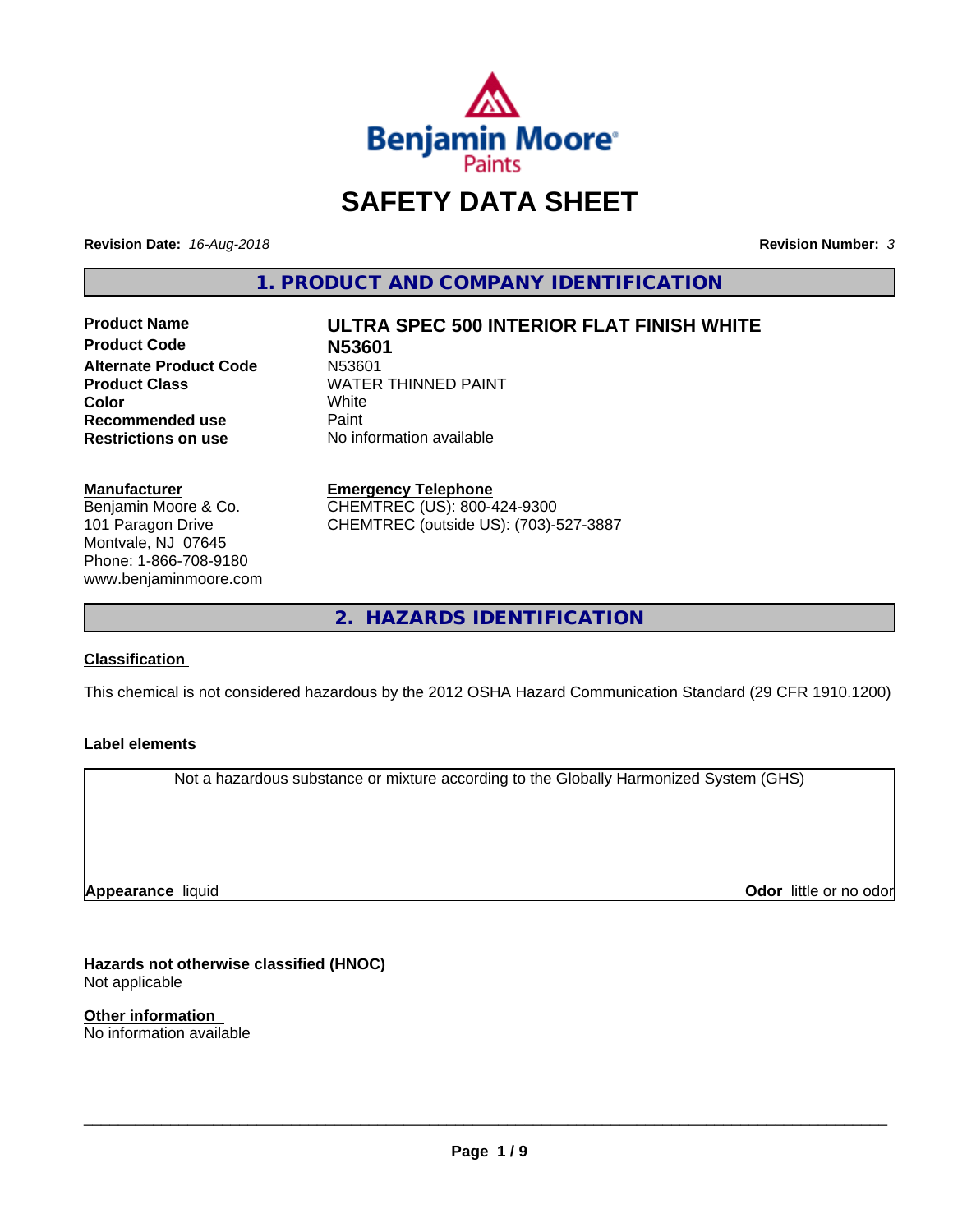# **3. COMPOSITION INFORMATION ON COMPONENTS**

| <b>Chemical name</b> | <b>CAS No.</b> | Weight-% |
|----------------------|----------------|----------|
| Titanium dioxide     | 13463-67-7     | 25       |
| Limestone            | 1317-65-3      | ັບ       |
| Silica, amorphous    | 7631-86-9      |          |
| Diatomaceous earth   | 61790-53-2     |          |
| Aluminum hydroxide   | 21645-51-2     |          |

|                                                  | 4. FIRST AID MEASURES                                                                                    |
|--------------------------------------------------|----------------------------------------------------------------------------------------------------------|
| <b>General Advice</b>                            | No hazards which require special first aid measures.                                                     |
| <b>Eye Contact</b>                               | Rinse thoroughly with plenty of water for at least 15 minutes and consult a<br>physician.                |
| <b>Skin Contact</b>                              | Wash off immediately with soap and plenty of water while removing all<br>contaminated clothes and shoes. |
| <b>Inhalation</b>                                | Move to fresh air. If symptoms persist, call a physician.                                                |
| Ingestion                                        | Clean mouth with water and afterwards drink plenty of water. Consult a physician<br>if necessary.        |
| <b>Most Important</b><br><b>Symptoms/Effects</b> | None known.                                                                                              |
| <b>Notes To Physician</b>                        | Treat symptomatically.                                                                                   |

**5. FIRE-FIGHTING MEASURES**

| <b>Suitable Extinguishing Media</b>                                              | Use extinguishing measures that are appropriate to local<br>circumstances and the surrounding environment.                                   |
|----------------------------------------------------------------------------------|----------------------------------------------------------------------------------------------------------------------------------------------|
| <b>Protective Equipment And Precautions For</b><br><b>Firefighters</b>           | As in any fire, wear self-contained breathing apparatus<br>pressure-demand, MSHA/NIOSH (approved or equivalent)<br>and full protective gear. |
| <b>Specific Hazards Arising From The Chemical</b>                                | Closed containers may rupture if exposed to fire or<br>extreme heat.                                                                         |
| <b>Sensitivity To Mechanical Impact</b>                                          | No.                                                                                                                                          |
| <b>Sensitivity To Static Discharge</b>                                           | No.                                                                                                                                          |
| <b>Flash Point Data</b><br>Flash Point (°F)<br>Flash Point (°C)<br><b>Method</b> | Not applicable<br>Not applicable<br>Not applicable                                                                                           |
| <b>Flammability Limits In Air</b>                                                |                                                                                                                                              |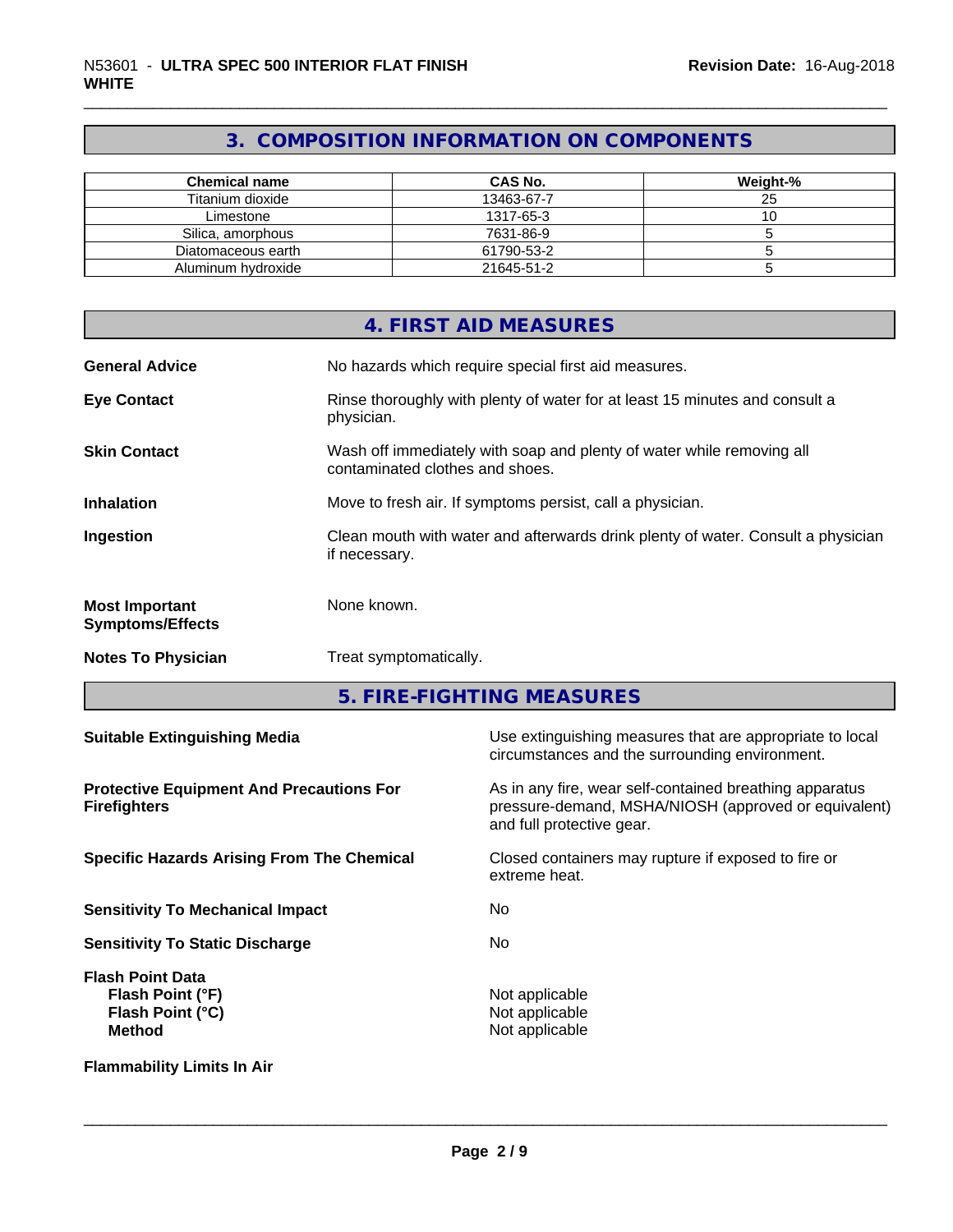# **Lower flammability limit:**<br> **Upper flammability limit:**<br>
Upper flammability limit:<br>
Not applicable **Upper flammability limit:**

| <b>NFPA</b><br><b>Special: Not Applicable</b><br><b>Flammability: 0 Instability: 0</b><br><b>Health: 1</b> |
|------------------------------------------------------------------------------------------------------------|
|------------------------------------------------------------------------------------------------------------|

#### **NFPA Legend**

- 0 Not Hazardous
- 1 Slightly
- 2 Moderate
- 3 High
- 4 Severe

*The ratings assigned are only suggested ratings, the contractor/employer has ultimate responsibilities for NFPA ratings where this system is used.*

*Additional information regarding the NFPA rating system is available from the National Fire Protection Agency (NFPA) at www.nfpa.org.*

# **6. ACCIDENTAL RELEASE MEASURES**

| <b>Personal Precautions</b>      | Avoid contact with skin, eyes and clothing. Ensure adequate ventilation.                                                                                                         |
|----------------------------------|----------------------------------------------------------------------------------------------------------------------------------------------------------------------------------|
| <b>Other Information</b>         | Prevent further leakage or spillage if safe to do so.                                                                                                                            |
| <b>Environmental precautions</b> | See Section 12 for additional Ecological Information.                                                                                                                            |
| <b>Methods for Cleaning Up</b>   | Soak up with inert absorbent material. Sweep up and shovel into suitable<br>containers for disposal.                                                                             |
|                                  | 7. HANDLING AND STORAGE                                                                                                                                                          |
| Handling                         | Avoid contact with skin, eyes and clothing. Avoid breathing vapors, spray mists or<br>sanding dust. In case of insufficient ventilation, wear suitable respiratory<br>equipment. |
| <b>Storage</b>                   | Keep container tightly closed. Keep out of the reach of children.                                                                                                                |
| <b>Incompatible Materials</b>    | No information available                                                                                                                                                         |

# **8. EXPOSURE CONTROLS/PERSONAL PROTECTION**

#### **Exposure Limits**

| <b>Chemical name</b> | <b>ACGIH TLV</b>           | <b>OSHA PEL</b>                                         |
|----------------------|----------------------------|---------------------------------------------------------|
| Titanium dioxide     | 10 mg/m <sup>3</sup> - TWA | 15 mg/m <sup>3</sup> - TWA                              |
| Limestone            | N/E                        | 15 mg/m <sup>3</sup> - TWA<br>5 mg/m <sup>3</sup> - TWA |
| Silica, amorphous    | N/E                        | 20 mppcf - TWA                                          |
| Diatomaceous earth   | N/E                        |                                                         |
|                      |                            | 20 mppcf - TWA                                          |
| Aluminum hydroxide   | mg/m <sup>3</sup> - TWA    | N/E                                                     |

#### **Legend**

ACGIH - American Conference of Governmental Industrial Hygienists Exposure Limits

OSHA - Occupational Safety & Health Administration Exposure Limits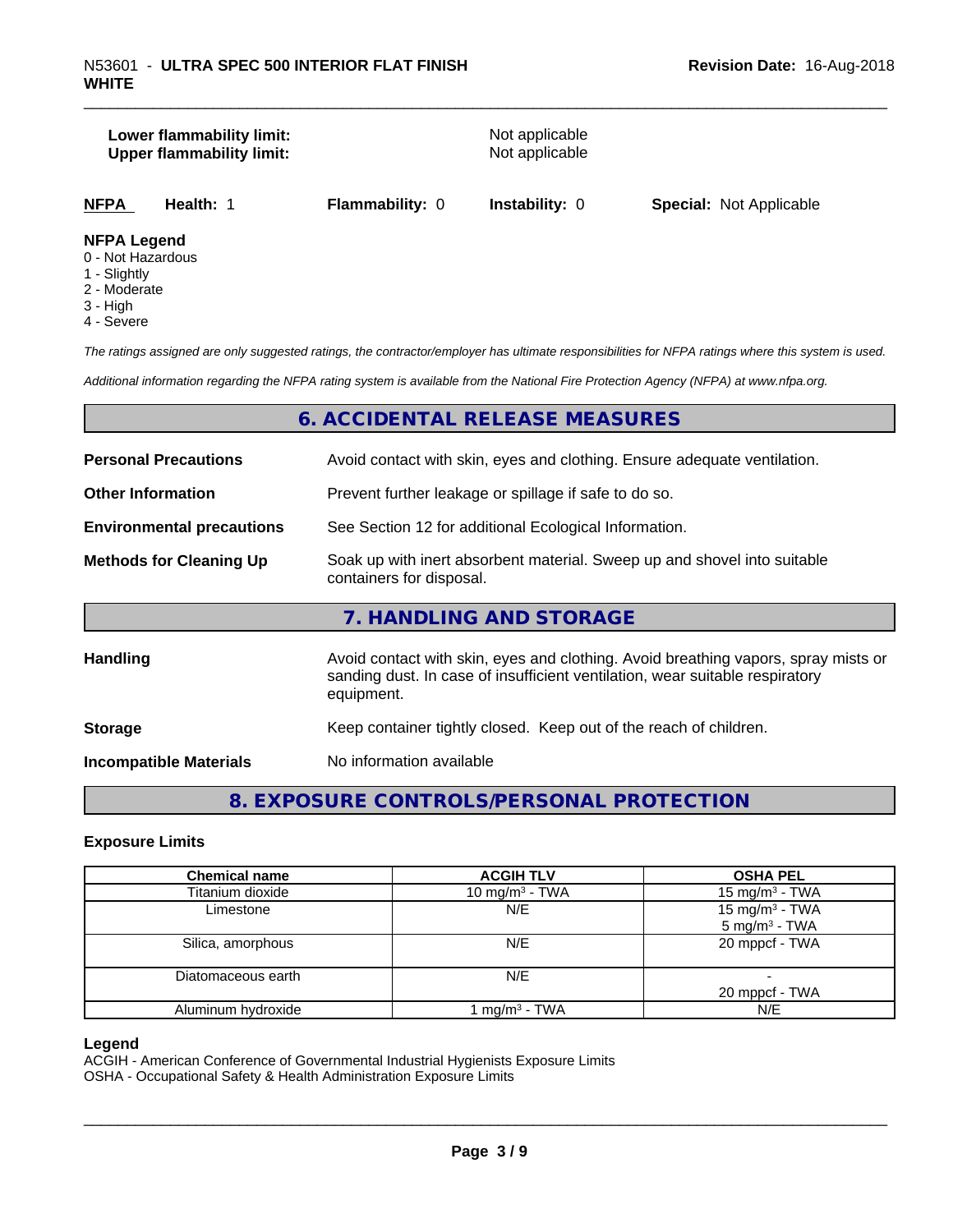N/E - Not Established

| <b>Engineering Measures</b>          | Ensure adequate ventilation, especially in confined areas.                                                                          |
|--------------------------------------|-------------------------------------------------------------------------------------------------------------------------------------|
| <b>Personal Protective Equipment</b> |                                                                                                                                     |
| <b>Eye/Face Protection</b>           | Safety glasses with side-shields.                                                                                                   |
| <b>Skin Protection</b>               | Protective gloves and impervious clothing.                                                                                          |
| <b>Respiratory Protection</b>        | In case of insufficient ventilation wear suitable respiratory equipment.                                                            |
| <b>Hygiene Measures</b>              | Avoid contact with skin, eyes and clothing. Remove and wash contaminated<br>clothing before re-use. Wash thoroughly after handling. |

# **9. PHYSICAL AND CHEMICAL PROPERTIES**

| Appearance                           | liquid                   |
|--------------------------------------|--------------------------|
| Odor                                 | little or no odor        |
| <b>Odor Threshold</b>                | No information available |
| Density (Ibs/gal)                    | $11.2 - 11.7$            |
| <b>Specific Gravity</b>              | $1.34 - 1.40$            |
| рH                                   | No information available |
| <b>Viscosity (cps)</b>               | No information available |
| Solubility(ies)                      | No information available |
| <b>Water solubility</b>              | No information available |
| <b>Evaporation Rate</b>              | No information available |
| Vapor pressure @20 °C (kPa)          | No information available |
| Vapor density                        | No information available |
| Wt. % Solids                         | $50 - 60$                |
| Vol. % Solids                        | $35 - 45$                |
| Wt. % Volatiles                      | $40 - 50$                |
| Vol. % Volatiles                     | $55 - 65$                |
| <b>VOC Regulatory Limit (g/L)</b>    | 0                        |
| <b>Boiling Point (°F)</b>            | 212                      |
| <b>Boiling Point (°C)</b>            | 100                      |
| <b>Freezing Point (°F)</b>           | 32                       |
| <b>Freezing Point (°C)</b>           | 0                        |
| Flash Point (°F)                     | Not applicable           |
| Flash Point (°C)                     | Not applicable           |
| <b>Method</b>                        | Not applicable           |
| <b>Flammability (solid, gas)</b>     | Not applicable           |
| <b>Upper flammability limit:</b>     | Not applicable           |
| Lower flammability limit:            | Not applicable           |
| <b>Autoignition Temperature (°F)</b> | No information available |
| <b>Autoignition Temperature (°C)</b> | No information available |
| Decomposition Temperature (°F)       | No information available |
| Decomposition Temperature (°C)       | No information available |
| <b>Partition coefficient</b>         | No information available |

# **10. STABILITY AND REACTIVITY**

**Reactivity Not Applicable** Not Applicable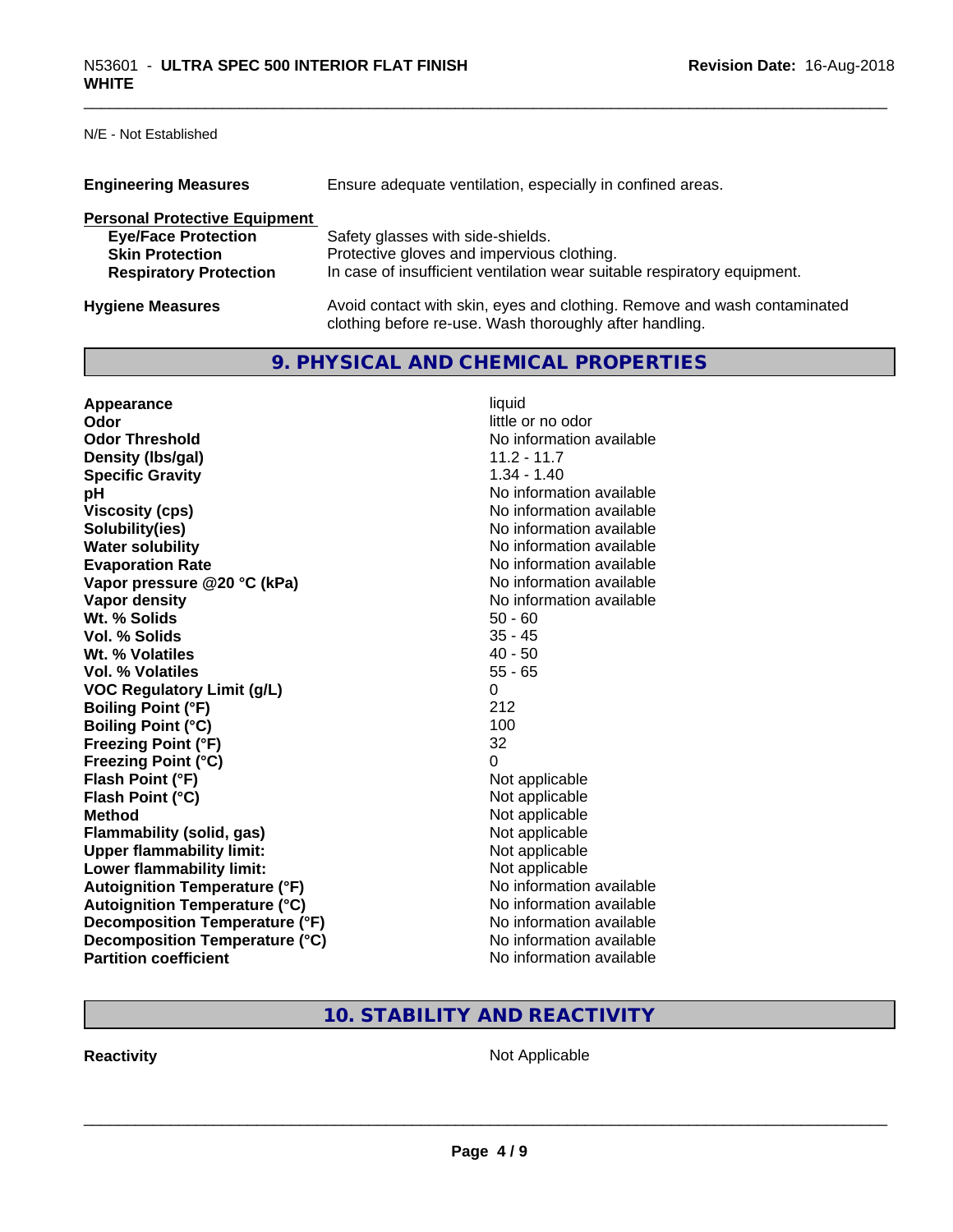| <b>Chemical Stability</b>               | Stable under normal conditions.          |
|-----------------------------------------|------------------------------------------|
| <b>Conditions to avoid</b>              | Prevent from freezing.                   |
| <b>Incompatible Materials</b>           | No materials to be especially mentioned. |
| <b>Hazardous Decomposition Products</b> | None under normal use.                   |
| Possibility of hazardous reactions      | None under normal conditions of use.     |

# **11. TOXICOLOGICAL INFORMATION**

| <b>Product Information</b>               |                                                                                                                 |
|------------------------------------------|-----------------------------------------------------------------------------------------------------------------|
| Information on likely routes of exposure |                                                                                                                 |
| <b>Principal Routes of Exposure</b>      | Eye contact, skin contact and inhalation.                                                                       |
| <b>Acute Toxicity</b>                    |                                                                                                                 |
| <b>Product Information</b>               | No information available                                                                                        |
|                                          | Symptoms related to the physical, chemical and toxicological characteristics                                    |
| <b>Symptoms</b>                          | No information available                                                                                        |
|                                          | Delayed and immediate effects as well as chronic effects from short and long-term exposure                      |
| Eye contact                              | May cause slight irritation.                                                                                    |
| <b>Skin contact</b>                      | Substance may cause slight skin irritation. Prolonged or repeated contact may dry<br>skin and cause irritation. |
| <b>Inhalation</b>                        | May cause irritation of respiratory tract.                                                                      |
| Ingestion                                | Ingestion may cause gastrointestinal irritation, nausea, vomiting and diarrhea.                                 |
| <b>Sensitization</b>                     | No information available                                                                                        |
| <b>Neurological Effects</b>              | No information available.                                                                                       |
| <b>Mutagenic Effects</b>                 | No information available.                                                                                       |
| <b>Reproductive Effects</b>              | No information available.                                                                                       |
| <b>Developmental Effects</b>             | No information available.                                                                                       |
| <b>Target organ effects</b>              | No information available.                                                                                       |
| <b>STOT - single exposure</b>            | No information available.                                                                                       |
| <b>STOT - repeated exposure</b>          | No information available.                                                                                       |
| Other adverse effects                    | No information available.                                                                                       |
| <b>Aspiration Hazard</b>                 | No information available                                                                                        |
| <b>Numerical measures of toxicity</b>    |                                                                                                                 |

**The following values are calculated based on chapter 3.1 of the GHS document**

| <b>ATEmix (oral)</b>   | 21745 mg/kg |
|------------------------|-------------|
| <b>ATEmix (dermal)</b> | 61802 mg/kg |

#### **Component Information**

Titanium dioxide LD50 Oral: > 10000 mg/kg (Rat)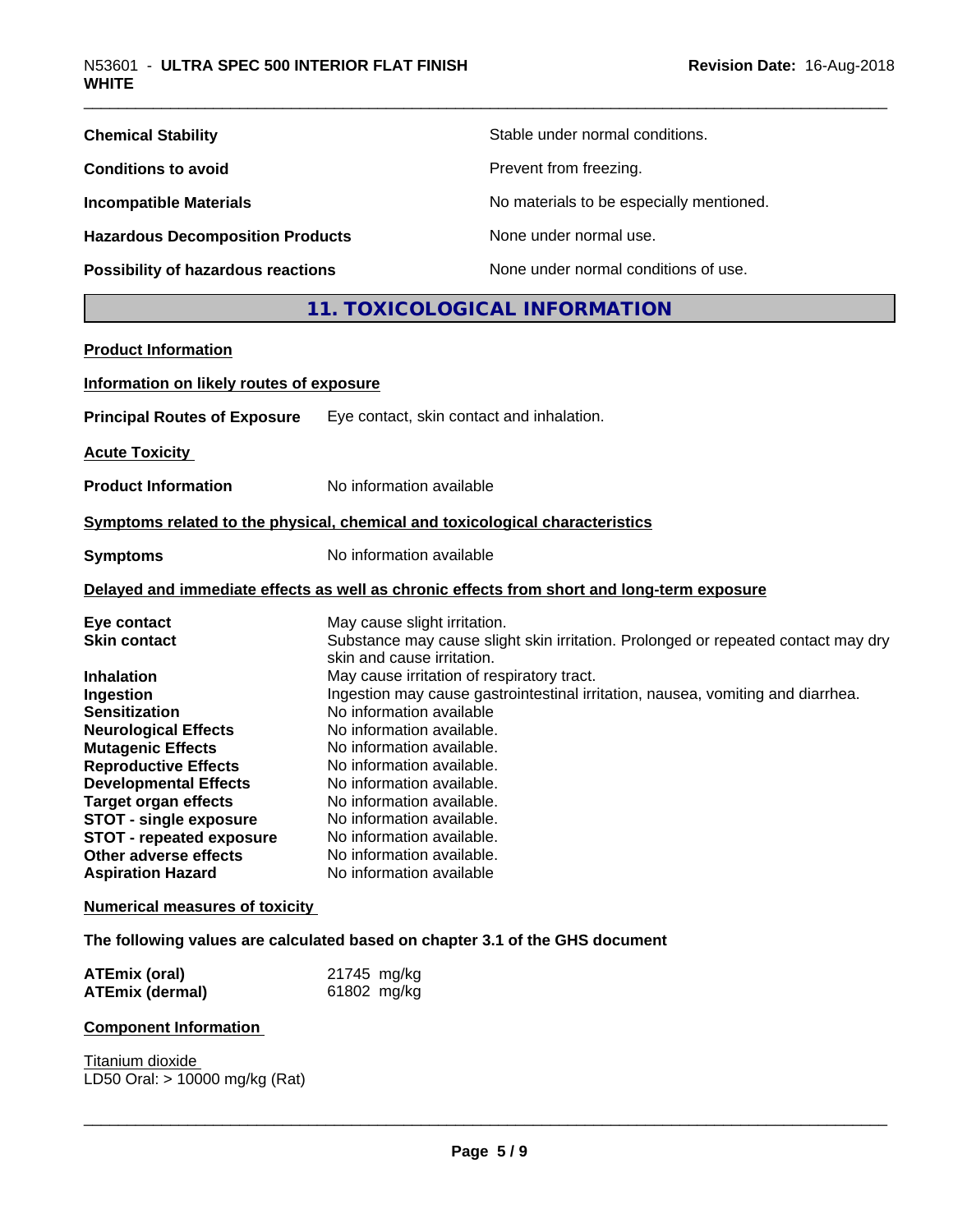#### Silica, amorphous LD50 Oral: > 5000 mg/kg (Rat) LD50 Dermal: 2,000 mg/kg (Rabbit) LC50 Inhalation (Dust): > 2 mg/L

#### **Carcinogenicity**

*The information below indicateswhether each agency has listed any ingredient as a carcinogen:.*

| <b>Chemical name</b>        | <b>IARC</b>                      | NTP | ດເ⊔∧<br>∪אח |
|-----------------------------|----------------------------------|-----|-------------|
|                             | . .<br>2B<br>Possible<br>≀ Human |     | Listed      |
| . dioxide<br><b>itanium</b> | Carcinoɑen                       |     |             |

• Although IARC has classified titanium dioxide as possibly carcinogenic to humans (2B), their summary concludes: "No significant exposure to titanium dioxide is thought to occur during the use of products in which titanium dioxide is bound to other materials, such as paint."

#### **Legend**

IARC - International Agency for Research on Cancer NTP - National Toxicity Program OSHA - Occupational Safety & Health Administration

**12. ECOLOGICAL INFORMATION**

# **Ecotoxicity Effects**

The environmental impact of this product has not been fully investigated.

#### **Product Information**

#### **Acute Toxicity to Fish**

No information available

#### **Acute Toxicity to Aquatic Invertebrates**

No information available

#### **Acute Toxicity to Aquatic Plants**

No information available

#### **Persistence / Degradability**

No information available.

#### **Bioaccumulation**

No information available.

#### **Mobility in Environmental Media**

No information available.

#### **Ozone**

No information available

#### **Component Information**

#### **Acute Toxicity to Fish**

Titanium dioxide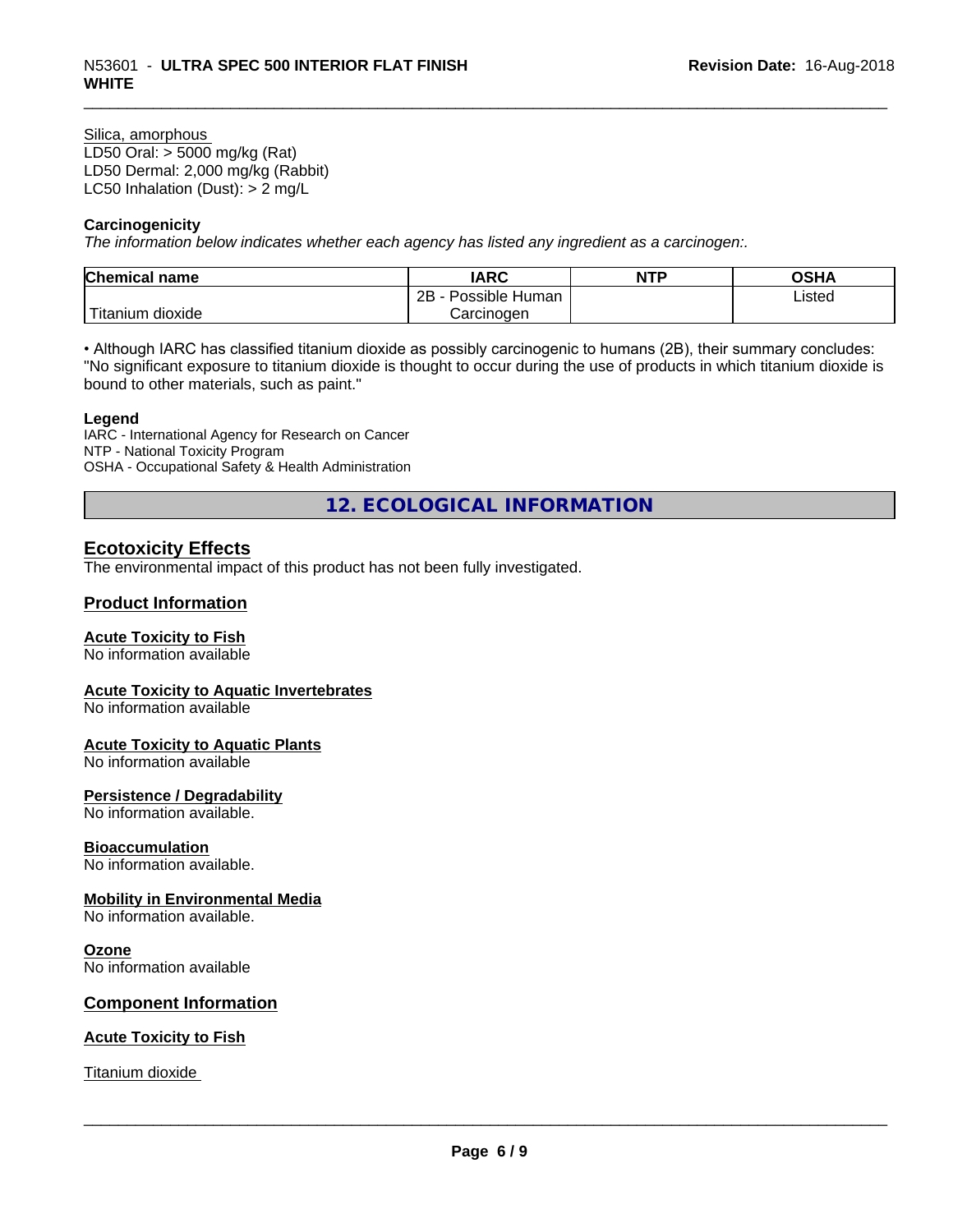$LC50:$  > 1000 mg/L (Fathead Minnow - 96 hr.)

#### **Acute Toxicity to Aquatic Invertebrates**

No information available

#### **Acute Toxicity to Aquatic Plants**

No information available

|                              | 13. DISPOSAL CONSIDERATIONS                                                                                                                                                                                               |  |
|------------------------------|---------------------------------------------------------------------------------------------------------------------------------------------------------------------------------------------------------------------------|--|
| <b>Waste Disposal Method</b> | Dispose of in accordance with federal, state, and local regulations. Local<br>requirements may vary, consult your sanitation department or state-designated<br>environmental protection agency for more disposal options. |  |
|                              | 14. TRANSPORT INFORMATION                                                                                                                                                                                                 |  |
| <b>DOT</b>                   | Not regulated                                                                                                                                                                                                             |  |
| <b>ICAO/IATA</b>             | Not regulated                                                                                                                                                                                                             |  |
| <b>IMDG / IMO</b>            | Not regulated                                                                                                                                                                                                             |  |
|                              | <b>15. REGULATORY INFORMATION</b>                                                                                                                                                                                         |  |

# **International Inventories**

| <b>TSCA: United States</b> | Yes - All components are listed or exempt. |
|----------------------------|--------------------------------------------|
| <b>DSL: Canada</b>         | Yes - All components are listed or exempt. |

### **Federal Regulations**

#### **SARA 311/312 hazardous categorization**

| Acute health hazard               | No. |
|-----------------------------------|-----|
| Chronic Health Hazard             | No. |
| Fire hazard                       | No. |
| Sudden release of pressure hazard | Nο  |
| Reactive Hazard                   | N٥  |

### **SARA 313**

Section 313 of Title III of the Superfund Amendments and Reauthorization Act of 1986 (SARA). This product contains a chemical or chemicals which are subject to the reporting requirements of the Act and Title 40 of the Code of Federal Regulations, Part 372:

*None*

#### **Clean Air Act,Section 112 Hazardous Air Pollutants (HAPs) (see 40 CFR 61)**

This product contains the following HAPs: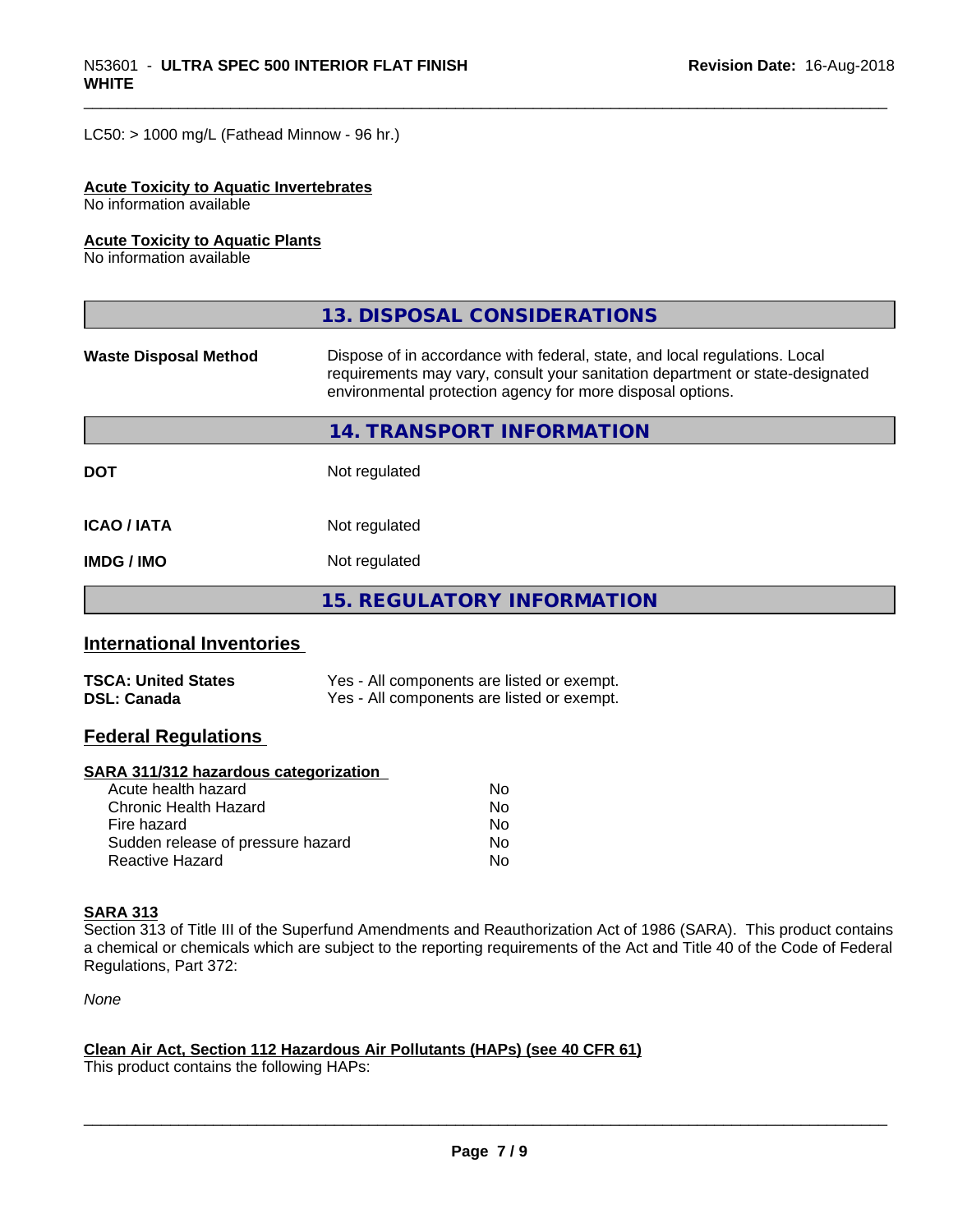*None*

# **US State Regulations**

#### **California Proposition 65**

**A** WARNING: Cancer and Reproductive Harm– www.P65warnings.ca.gov

#### **State Right-to-Know**

| <b>Chemical name</b> | <b>Massachusetts</b> | <b>New Jersey</b> | Pennsylvania |
|----------------------|----------------------|-------------------|--------------|
| Titanium dioxide     |                      |                   |              |
| Limestone            |                      |                   |              |
| Silica, amorphous    |                      |                   |              |
| Diatomaceous earth   |                      |                   |              |

#### **Legend**

X - Listed

# **16. OTHER INFORMATION**

**HMIS** - **Health:** 1 **Flammability:** 0 **Reactivity:** 0 **PPE:** -

#### **HMIS Legend**

- 0 Minimal Hazard
- 1 Slight Hazard
- 2 Moderate Hazard
- 3 Serious Hazard
- 4 Severe Hazard
- **Chronic Hazard**
- X Consult your supervisor or S.O.P. for "Special" handling instructions.

*Note: The PPE rating has intentionally been left blank. Choose appropriate PPE that will protect employees from the hazards the material will present under the actual normal conditions of use.*

*Caution: HMISÒ ratings are based on a 0-4 rating scale, with 0 representing minimal hazards or risks, and 4 representing significant hazards or risks. Although HMISÒ ratings are not required on MSDSs under 29 CFR 1910.1200, the preparer, has chosen to provide them. HMISÒ ratings are to be used only in conjunction with a fully implemented HMISÒ program by workers who have received appropriate HMISÒ training. HMISÒ is a registered trade and service mark of the NPCA. HMISÒ materials may be purchased exclusively from J. J. Keller (800) 327-6868.*

 **WARNING!** If you scrape, sand, or remove old paint, you may release lead dust. LEAD IS TOXIC. EXPOSURE TO LEAD DUST CAN CAUSE SERIOUS ILLNESS, SUCH AS BRAIN DAMAGE, ESPECIALLY IN CHILDREN. PREGNANT WOMEN SHOULD ALSO AVOID EXPOSURE.Wear a NIOSH approved respirator to control lead exposure. Clean up carefully with a HEPA vacuum and a wet mop. Before you start, find out how to protect yourself and your family by contacting the National Lead Information Hotline at 1-800-424-LEAD or log on to www.epa.gov/lead.

**Prepared By** Product Stewardship Department Benjamin Moore & Co. 101 Paragon Drive